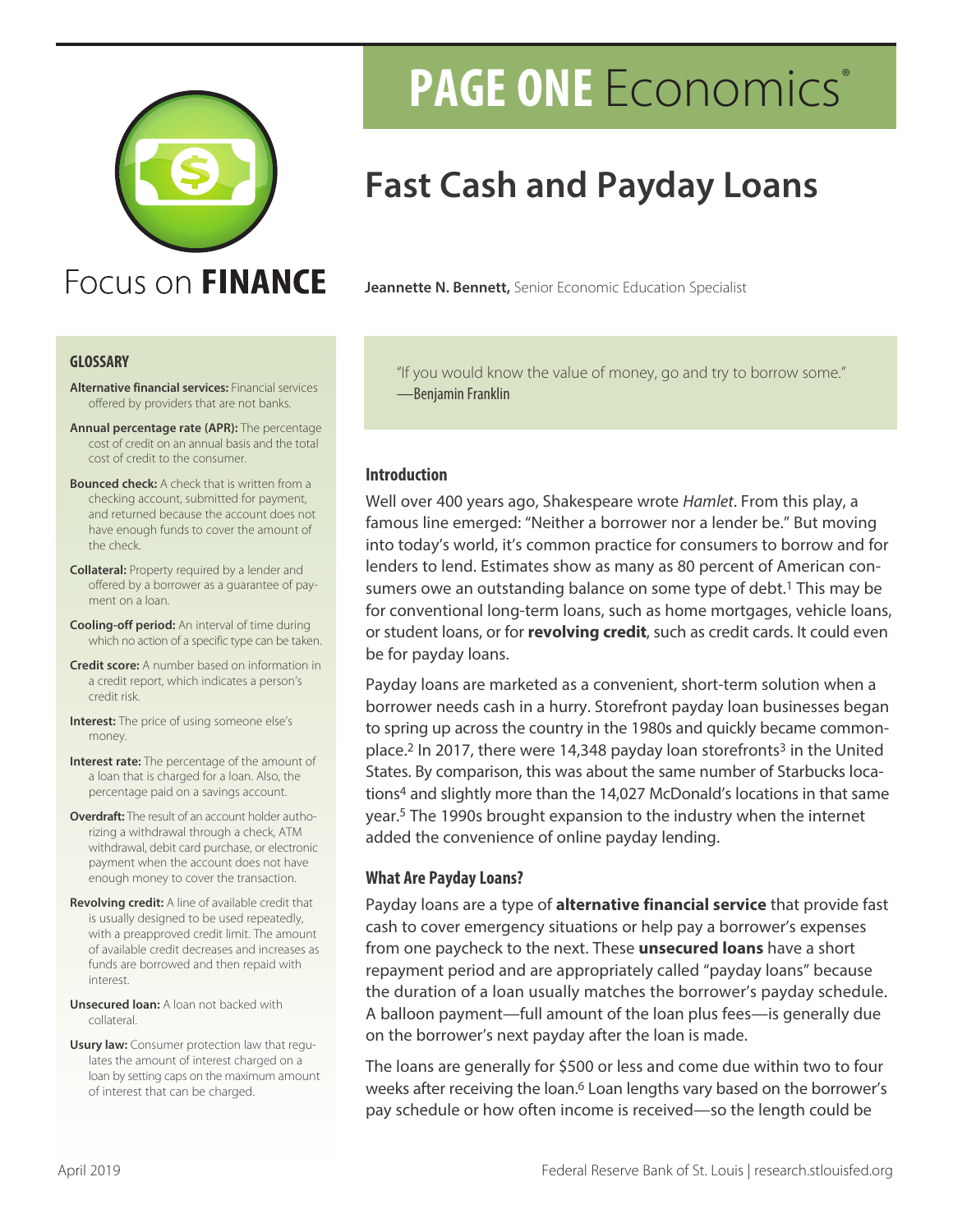for one week, two weeks, or one month. Consumers paid more frequently within a month could potentially take out many more loans over a given time period than those paid monthly.

Online payday loans have the same basic structure as storefront loans, with the exception that all communication is conducted online. This includes the loan application, the authorization for a lender to electronically make a withdrawal from the borrower's checking account, and the direct deposit of the money borrowed into a borrower's checking account.7

### **Securing Payday Loans**

Unlike traditional loans, borrowers do not need **collateral** or a particular **credit score** to get a payday loan. Generally, credit reports and credit scores are not part of the loan process.8 To obtain a payday loan, borrowers must meet certain requirements.9 The borrower must have

- a bank (or credit union) account or a prepaid card account;
- proof or verification of income from a job or some source;
- valid identification; and
- proof of age—must be at least 18 years old.

### **Payment Plan Options**

Generally, there are options for re-payment of payday loans. One option requires borrowers to provide a postdated check. In this case, a check is written for the full amount borrowed plus fees and **interest** for the loan. The payday lender agrees to hold the check until the loan is due—the borrower's next payday. If the borrower does not return to the storefront to make other arrangements to pay or renew the loan, the lender can cash the check. If the borrower's checking account does not have enough funds to cover the check, the **bounced check** can trigger a fee as a result of the **overdraft** to the borrower's account and the loan will remain unpaid. The default can lead to the lender placing the debt in collection and suing the borrower.

Another payment option requires the borrower to authorize the lender to access his or her bank or credit union account electronically. The amount of the loan is deposited directly into the account, and the borrower gives the

lender the right to electronically deduct the full amount from the account on the due date.10 If the borrower makes arrangements to renew the loan, only the additional fees are withdrawn. This option allows the lender to be paid ahead of the borrower's other bills and expenses. In some instances, payday lenders can offer longer-term payday installment loans and request authorization to electronically withdraw multiple payments from a borrower's bank account, typically due on each pay date.11

Using a prepaid debit card can also be an option for securing a payday loan. Reloadable prepaid cards address the financial needs of some consumers, and usage is more common among unbanked households, especially in lower-income households, less-educated households, younger households, and some minority households (Figure).12 Unbanked borrowers, as the word implies, do not have a traditional bank or credit union account at all. Underbanked consumers have a bank account but also use alternative financial services, such as payday loans. When using a prepaid debit card, the amount of the loan is deposited directly on the card and the borrower gives the lender the right to electronically deduct the full amount from their prepaid card when the payment is due.

### **Calculating the Cost**

The cost of a payday loan is problematic. Collectively, borrowers spend as much as \$9 billion each year on payday loan fees. On average, the fee for a payday loan is \$55 for a two-week loan, and the typical \$375 loan will incur \$520 in fees because of repeat borrowing.13 But the federal Truth in Lending Act arms borrowers with valuable knowledge and facts about the cost of borrowing. The law requires the lender to disclose the cost of a payday loan *before* a borrower enters into a loan agreement. The fee-based structure of payday lending is quite different from a traditional loan, and, comparatively, payday loans cost far more than traditional loans. Lenders must disclose the cost both in terms of the finance charge (fee) and also as an **annual percentage rate (APR)**. 14 From this information, consumers can compare the cost of a payday loan with other types of borrowing. To calculate the APR, the interest and fees for the amount borrowed are compared with what the amount would be for a one-year period (see "Calculating the APR of a Payday Loan").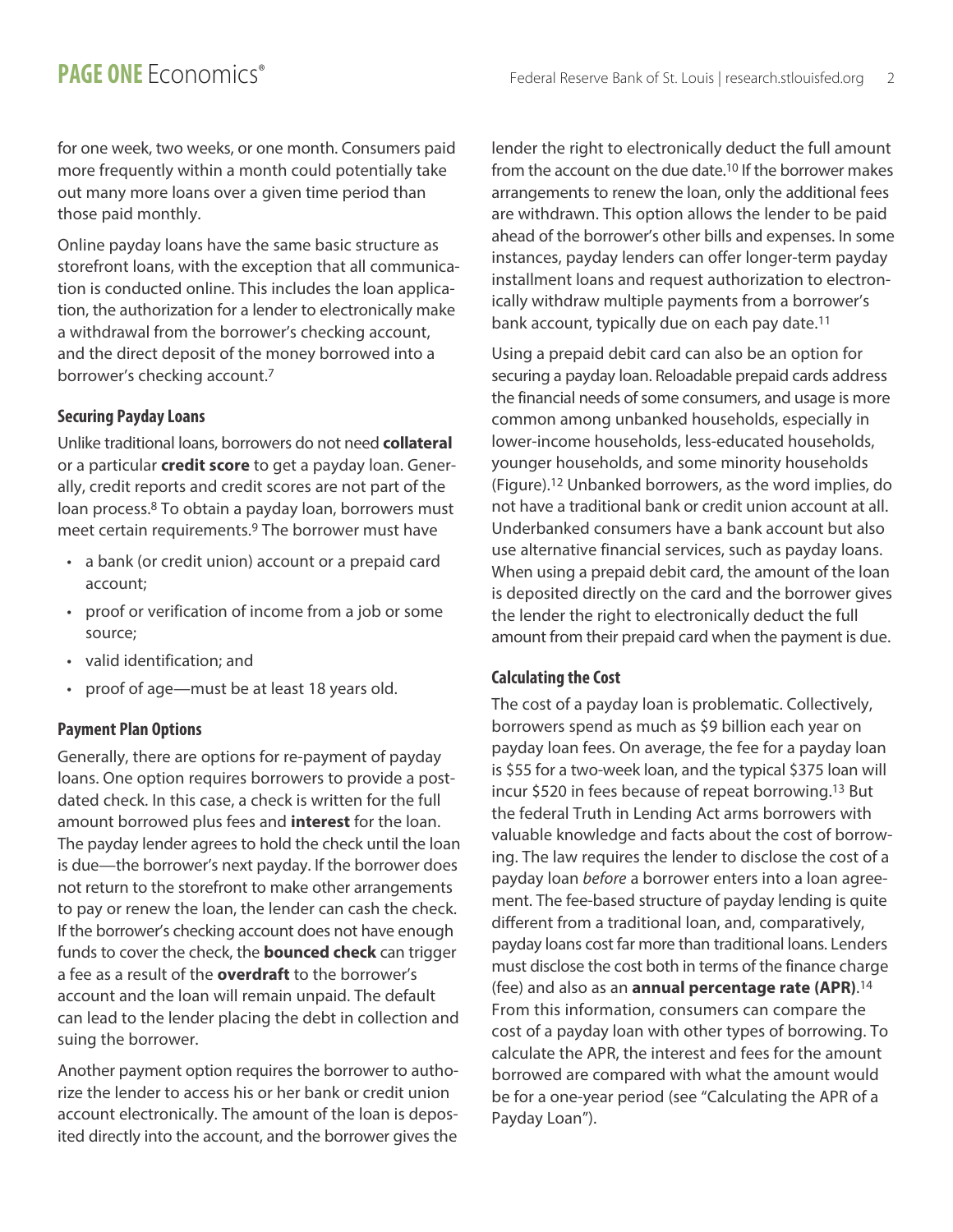

#### **Percentage of All Households Using Prepaid Cards in 2017 by Banking Status**

SOURCE: Federal Deposit Insurance Corporation. "FDIC National Survey of Unbanked and Underbanked Households." October 2018; https://www.fdic.gov/householdsurvey/2017/2017execsumm.pdf.

#### **Who Uses Payday Loans**

As many as 12 million Americans use payday loans each year.15 Payday loans are marketed as helpful for unexpected or emergency expenses. However, 7 of 10 borrowers use the loans for basic expenses such as rent and utilities. This comes as no surprise since as many as 58 percent of borrowers have difficulty meeting basic monthly expenses.16

Payday lenders choose to locate their storefronts in areas where they market to specific segments of the population. For example, payday storefronts are more likely to be concentrated in locations with higher-than-average poverty rates, lower income levels, more single parents, and with some minority groups. Also, on average, payday loan borrowers have low education levels.17

Payday loans fulfill a need for many people, especially consumers who don't have access to traditional loans or who have no or low credit scores.<sup>18</sup> In 2017, estimates show that among U.S. households, 6.5 percent (8.4 million) were unbanked; and 18.7 percent (24.2 million) were underbanked—that is, they had a bank account but used alternative financial services, such as payday loans.19 With bad credit (no or low credit scores), these consumers are often unable to get traditional loans, so they turn to alternative lenders.

#### **State Regulation**

Historically, payday lending has been regulated by individual state law; each state has its own specific regulations. It gets complicated trying to understand payday lending with so many differences. Seventeen states and the District of Columbia either prohibit payday lending

#### **Calculating the APR of a Payday Loan**

- 1. Add all fees and interest charges to calculate total fees.
- 2. Divide the total fees by the amount financed (borrowed).
- 3. Multiply the answer by the number of days in a year—365.
- 4. Divide the answer by the term of the loan expressed in days.
- 5. Move the decimal point two places to the right and add a percent sign.

**Example:** If a borrower takes out a two-week payday loan in the amount of \$300 and the lender charges a \$45 fee, the APR will be figured as follows:

$$
$45 / $300 = 0.15
$$
  
0.15 x 365 = 54.75  
54.75 / 14 days = 3.91

Move decimal two places to right and add percent sign: 391% APR on this loan.

SOURCE: Federal Reserve Bank of St. Louis. "It's Your Paycheck! Lesson 8: So How Much Are You Really Paying for That Loan?" [https://www.stlouisfed.org/~/media/education/curriculum/pdf/its-your](https://www.stlouisfed.org/~/media/education/curriculum/pdf/its-your-paycheck-lesson-8.pdf?la=en)[paycheck-lesson-8.pdf?la=en.](https://www.stlouisfed.org/~/media/education/curriculum/pdf/its-your-paycheck-lesson-8.pdf?la=en)

entirely or have set **interest rate** caps that force lenders out of business because of unprofitability.20 The remaining 33 states permit payday lending. These states have either exempted payday loans from **usury laws** or chosen to not regulate the interest rates on the loans.21

Practices within states are determined by regulations that address concerns such as repeat borrowing, **coolingoff** (waiting) **periods** between loans, loan limits, loan lengths, renewal restrictions, and effective APR caps.22 To add to the complexity, some states require payday loans to have installment payments rather than the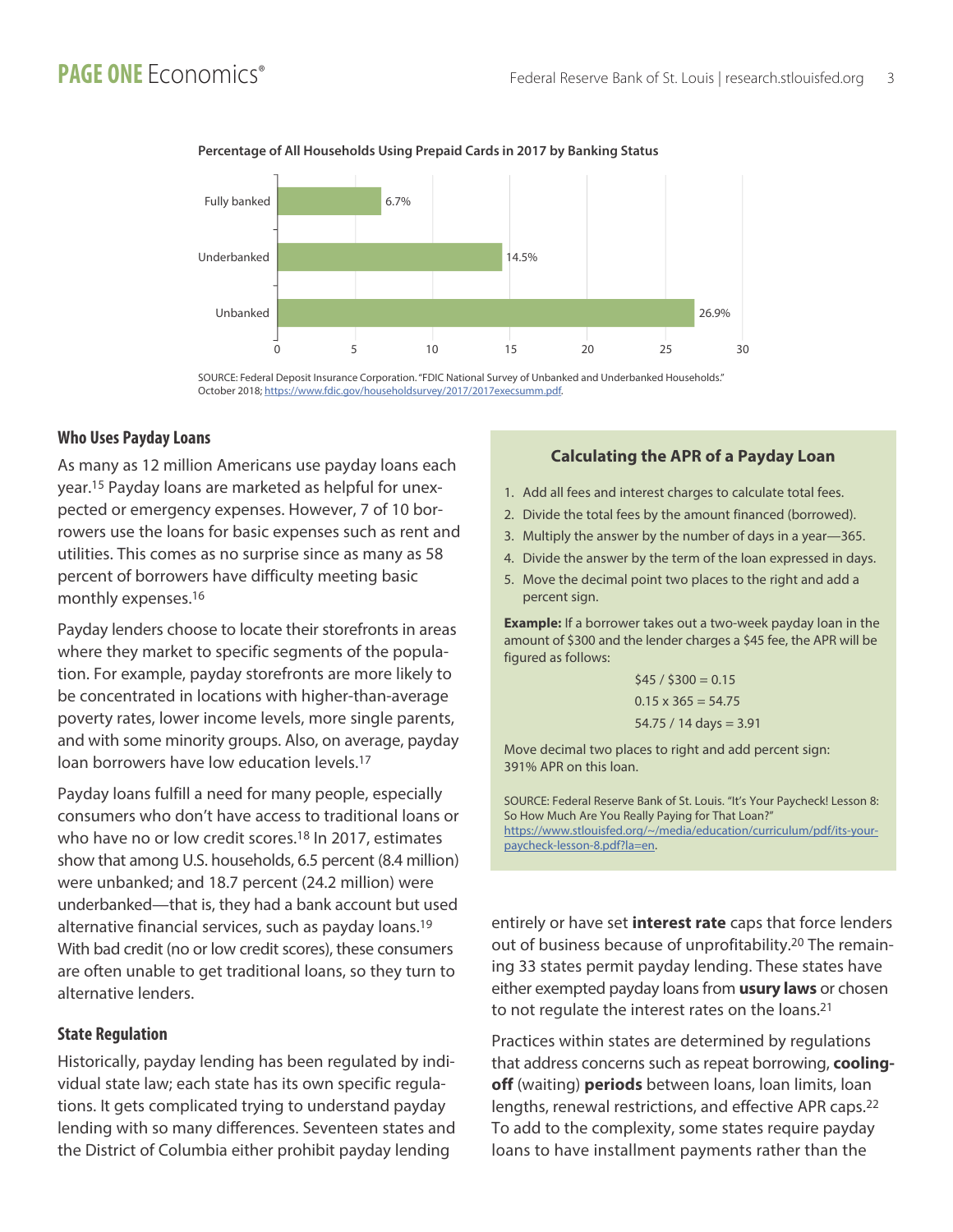**Fast Facts**

| <b>Sample of U.S. Payday Loan Interest Rates</b><br><b>Calculated for a Typical Payday Loan</b> |            |
|-------------------------------------------------------------------------------------------------|------------|
| <b>State</b>                                                                                    | <b>APR</b> |
| California                                                                                      | 460%       |
| Florida                                                                                         | 304%       |
| Kansas                                                                                          | 391%       |
| Kentucky                                                                                        | 469%       |
| Mississippi                                                                                     | 521%       |
| Missouri                                                                                        | 462%       |
| Nevada                                                                                          | 652%       |
| New Mexico                                                                                      | 175%       |
| Tennessee                                                                                       | 460%       |
| Texas                                                                                           | 661%       |
| SOURCE: Center for Responsible Lending. "Map of                                                 |            |

U.S. Payday Interest Rates." February 14, 2019; [https://www.responsiblelending.org/research-pub](https://www.responsiblelending.org/research-publication/map-us-payday-interest-rates)[lication/map-us-payday-interest-rates.](https://www.responsiblelending.org/research-publication/map-us-payday-interest-rates)

traditional single balloon payment.23 The many combinations of regulations within individual states mean payday loans are structured and priced very differently. Among states that permit payday lending, there is a wide variation in the cost of borrowing. Within a given state, lenders charge similar fees that are set at or near the maximum allowed by law (see "Sample of U.S. Payday Loan Interest Rates Calculated for a Typical Payday Loan").

### **Federal Regulation**

Payday loans are commonly used by consumers in the military. For example, in 2017, about 44 percent of service members received a payday loan. This compares with only 7 percent of all consumers using these loans. To protect active duty service members from high interest rates and fees, the Military Lending Act was enacted in 2006 and expanded in 2015. This federal law prohibits payday lenders from charging active duty military members more than 36 percent interest on many loan products, including payday loans.24

In 2011, the Consumer Financial Protection Bureau (CFPB) was established under the Wall Street Reform Act (also called the Dodd-Frank Act).25 The CFPB was established to improve the enforcement of federal consumer financial laws while expanding consumer protec-

|           | An average loan requires a total payment of \$430 on the next<br>payday. Most borrowers are not able to make this payment<br>and must renew or re-borrow the loan.                                                                    |
|-----------|---------------------------------------------------------------------------------------------------------------------------------------------------------------------------------------------------------------------------------------|
| $\bullet$ | Three-fourths of all payday loans are taken out by borrowers<br>who have taken out 11 or more loans in a year.                                                                                                                        |
|           | About 80 percent of all payday loans are taken out within<br>two weeks of repayment of a previous payday loan. <sup>1</sup>                                                                                                           |
|           | Eighty percent of payday loans get rolled over and 20 percent<br>end up in default.                                                                                                                                                   |
| $\bullet$ | The average interest rate on the average payday loan is 391<br>percent if it is paid after two weeks. <sup>2</sup>                                                                                                                    |
|           | <sup>1</sup> Pew Charitable Trusts. "Payday Loan Facts and the CFPB's Impact: FACT<br>SHEET." January 14, 2016;<br>https://www.pewtrusts.org/en/research-and-analysis/fact-<br>sheets/2016/01/payday-loan-facts-and-the-cfpbs-impact. |

2 InCharge Debt Solutions. "How Do Payday Loans Work?" 2019; <https://www.incharge.org/debt-relief/how-payday-loans-work/>.

tive regulation, including those for payday loans.26 The CFPB is charged with developing and recommending new federal regulations. It continues to examine evidence and evaluate payday lending practices. This includes actively seeking public comments as concerns come into focus. Considerations include consumer access to credit and consumer protections from harm associated with lenders' payment practices. In February 2019, Kathy Kraninger, Director of the CFPB stated, "…I look forward to working with fellow state and federal regulators to enforce the law against bad actors and encourage robust market competition to improve access, quality, and cost of credit for consumers."27

#### **Conclusion**

Payday loans provide fast cash—immediately or at least within 24 hours from requesting the loan. They are convenient, and for some consumers they're the only available loan source. Their widespread use indicates that many consumers rely heavily on payday loans. Looking into payday lending—the structure, the high fees, the high rates of renewal and loan sequences, the cycle of debt—provides reason for concern. Consequently, many states prohibit payday loans, while others heavily regulate them. As with all forms of credit, borrowers need to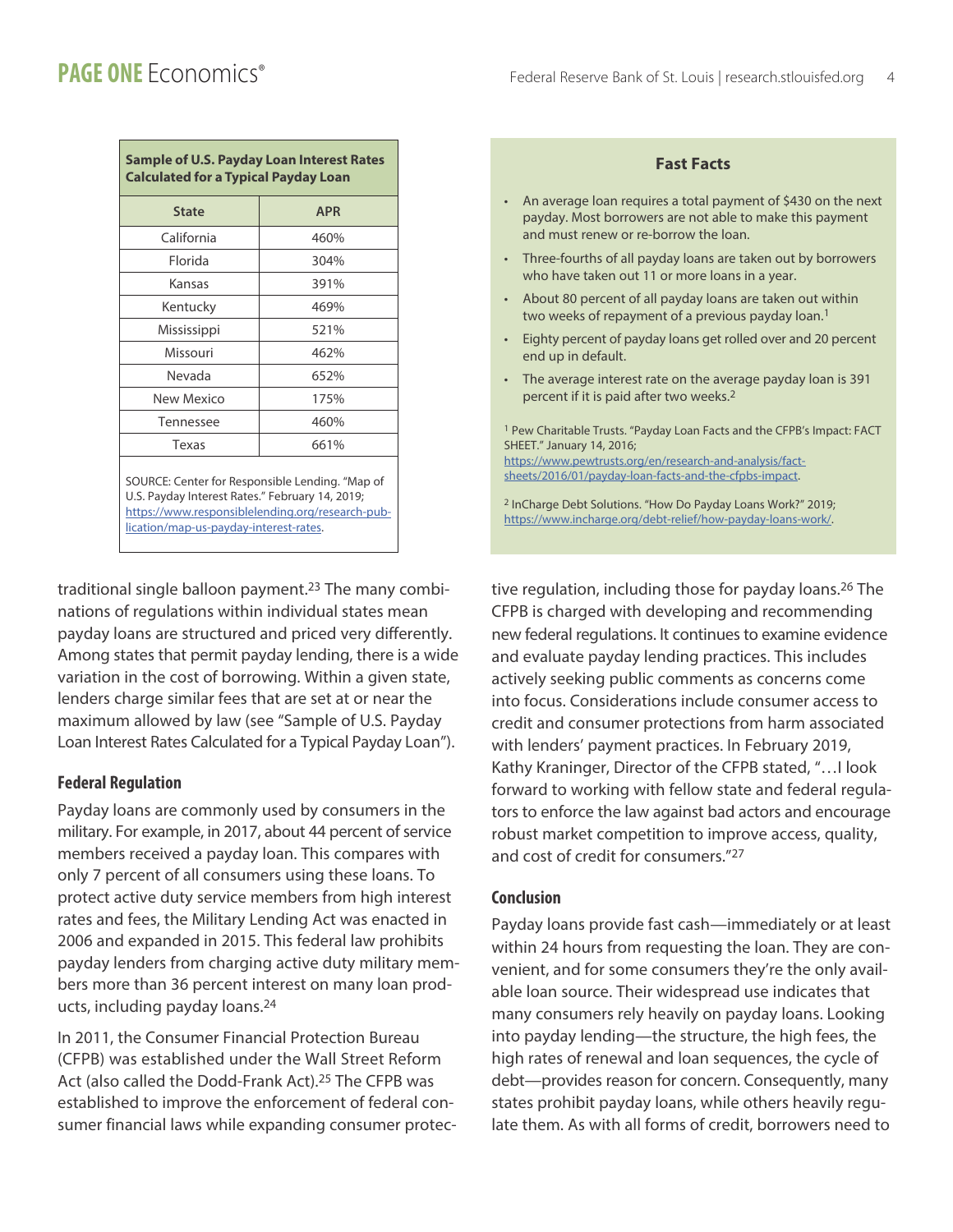be aware of what they are getting into when they take out a payday loan and avoid taking on debt they cannot afford. Borrowing is costly without the power of knowledge.  $\blacksquare$ 

#### **Notes**

1 Horton, Melissa. "Payday Loan Statistics." *LendEDU*. September 28, 2018; [https://lendedu.com/blog/payday-loan-statistics/.](https://lendedu.com/blog/payday-loan-statistics/)

2 Lulic, Miron. "History of Payday Loans." October 13, 2014; <https://www.loannow.com/history-payday-loans/>.

3 Consumer Financial Protection Bureau. "Consumer Financial Protection Bureau Releases Notices of Proposed Rulemaking on Payday Lending; Payday, Vehicle Title, and Certain High-Cost Installment Loans." February 2019;

[https://files.consumerfinance.gov/f/documents/cfpb\\_payday\\_nprm-2019-recon](https://files.consumerfinance.gov/f/documents/cfpb_payday_nprm-2019-reconsideration.pdf)[sideration.pdf.](https://files.consumerfinance.gov/f/documents/cfpb_payday_nprm-2019-reconsideration.pdf)

4 Cowley, Stacy. "Consumer Protection Bureau Cripples New Rules for Payday Loans." *New York Times*. February 6, 2019; [https://www.nytimes.com/2019/02/06/](https://www.nytimes.com/2019/02/06/business/payday-loans-rules-cfpb.html) [business/payday-loans-rules-cfpb.html](https://www.nytimes.com/2019/02/06/business/payday-loans-rules-cfpb.html).

5 Statista. "Number of McDonald's Restaurants in North America from 2012 to 2017, by Country"; [https://www.statista.com/statistics/256040/mcdon](https://www.statista.com/statistics/256040/mcdonalds-restaurants-in-north-america/)[alds-restaurants-in-north-america/](https://www.statista.com/statistics/256040/mcdonalds-restaurants-in-north-america/).

6 Consumer Financial Protection Bureau. "Payday Loans." 2017; <https://www.consumerfinance.gov/ask-cfpb/what-is-a-payday-loan-en-1567/>.

7 Consumer Financial Protection Bureau. "Payday Loans and Deposit Advance Products: A White Paper of Initial Data Findings." April 24, 2013b; [http://files.consumerfinance.gov/f/201304\\_cfpb\\_payday-dap-whitepaper.pdf](http://files.consumerfinance.gov/f/201304_cfpb_payday-dap-whitepaper.pdf).

8 Consumer Federation of America, "Payday Loan Consumer Information." 2015; <https://paydayloaninfo.org/>.

9 Consumer Financial Protection Bureau. "Payday Loans." 2017; [https://www.consumerfinance.gov/ask-cfpb/what-do-i-need-to-qualify-for-a](https://www.consumerfinance.gov/ask-cfpb/what-do-i-need-to-qualify-for-a-payday-loan-en-1593/)[payday-loan-en-1593/.](https://www.consumerfinance.gov/ask-cfpb/what-do-i-need-to-qualify-for-a-payday-loan-en-1593/)

10 Consumer Financial Protection Bureau. "Payday Loans." 2017; [https://www.consumerfinance.gov/ask-cfpb/how-do-i-repay-a-payday-loan](https://www.consumerfinance.gov/ask-cfpb/how-do-i-repay-a-payday-loan-en-1599/)[en-1599/.](https://www.consumerfinance.gov/ask-cfpb/how-do-i-repay-a-payday-loan-en-1599/)

11 Consumer Federation of America, 2015.

12 Federal Deposit Insurance Corporation. "FDIC National Survey of Unbanked and Underbanked Households." October 2018; [https://www.fdic.gov/householdsurvey/2017/2017execsumm.pdf.](https://www.fdic.gov/householdsurvey/2017/2017execsumm.pdf)

13 Pew Charitable Trusts. "Payday Loan Facts and the CFPB's Impact: FACT SHEET." January 14, 2016; [https://www.pewtrusts.org/en/research-and-analysis/fact](https://www.pewtrusts.org/en/research-and-analysis/fact-sheets/2016/01/payday-loan-facts-and-the-cfpbs-impact)[sheets/2016/01/payday-loan-facts-and-the-cfpbs-impact](https://www.pewtrusts.org/en/research-and-analysis/fact-sheets/2016/01/payday-loan-facts-and-the-cfpbs-impact).

14 Fox, Jean Ann. "The Growth of Legal Loan Sharking: A Report on the Payday Loan Industry." *Consumer Federation of America*, 1998; [https://consumerfed.org/pdfs/The\\_Growth\\_of\\_Legal\\_Loan\\_Sharking\\_1998.pdf.](https://consumerfed.org/pdfs/The_Growth_of_Legal_Loan_Sharking_1998.pdf) 15 Pew Charitable Trusts, 2016.

16 Pew Charitable Trusts, 2016.

17 Mahon, Joe. "Tracking Fringe Banking." Federal Reserve Bank of Minneapolis *Fedgazette*, September 2008;

<https://www.minneapolisfed.org/publications/fedgazette/tracking-fringe-banking>.

18 Bonsai Finance. "Payday Loan with a Prepaid Debit Card: How to Get a Loan When You Only Have a Debit Card." June 2018; [https://bonsaifinance.com/payday-loan-with-a-prepaid-debit-card-how-get](https://bonsaifinance.com/payday-loan-with-a-prepaid-debit-card-how-get-loan-when-only-have-debit-card-lc/)[loan-when-only-have-debit-card-lc/](https://bonsaifinance.com/payday-loan-with-a-prepaid-debit-card-how-get-loan-when-only-have-debit-card-lc/).

19 Federal Deposit Insurance Corporation. "2017 FDIC National Survey of Unbanked and Underbanked Households." October 2018; <https://www.fdic.gov/householdsurvey/>.

20 Consumer Financial Protection Bureau, 2019.

21 Consumer Financial Protection Bureau, 2019.

22 Burke, Kathleen; Lanning, Jonathan; Leary, Jesse and Wang, Jialan. "CFPB Data Point: Payday Lending." CFPB Office of Research, March 2014; [http://files.consumerfinance.gov/f/201403\\_cfpb\\_report\\_payday-lending.pdf](http://files.consumerfinance.gov/f/201403_cfpb_report_payday-lending.pdf).

23 Montezemolo, Susanna. "Payday Lending Abuses and Predatory Practices: The State of Lending in America & Its Impact on U.S. Households." Center for Responsible Learning, September 2013;

<http://www.responsiblelending.org/state-of-lending/reports/10-Payday-Loans.pdf>.

24 Sandbert, Erica. "Everything You Need to Know About Payday Loans." *U.S. News & World Report*, October 2018;

<https://loans.usnews.com/everything-you-need-to-know-about-payday-loans>.

25 Simon, Helen. "The Motley Fool; What Is the Consumer Financial Protection Bureau, and How Can It Help You?" December 12, 2015; [https://www.fool.com/investing/general/2015/12/12/what-is-the-consumer-fi](https://www.fool.com/investing/general/2015/12/12/what-is-the-consumer-financial-protection-bureau-a.aspx)[nancial-protection-bureau-a.aspx.](https://www.fool.com/investing/general/2015/12/12/what-is-the-consumer-financial-protection-bureau-a.aspx)

26 Pew Charitable Trusts. "Payday Lending in America: Who Borrows, Where They Borrow, and Why." July 2012; [http://www.pewtrusts.org/~/media/legacy/upload](http://www.pewtrusts.org/~/media/legacy/uploadedfiles/pcs_assets/2012/PewPaydayLendingReportpdf.pdf)[edfiles/pcs\\_assets/2012/PewPaydayLendingReportpdf.pdf.](http://www.pewtrusts.org/~/media/legacy/uploadedfiles/pcs_assets/2012/PewPaydayLendingReportpdf.pdf)

27 Consumer Financial Protection Bureau. "Consumer Financial Protection Bureau Releases Notices of Proposed Rulemaking on Payday Lending" February 06, 2019; [https://www.consumerfinance.gov/about-us/newsroom/consumer-finan](https://www.consumerfinance.gov/about-us/newsroom/consumer-financial-protection-bureau-releases-notices-proposed-rulemaking-payday-lending/)[cial-protection-bureau-releases-notices-proposed-rulemaking-payday-lending/.](https://www.consumerfinance.gov/about-us/newsroom/consumer-financial-protection-bureau-releases-notices-proposed-rulemaking-payday-lending/)



Please visit our website and archives at http://research.stlouisfed.org/publications/page1-econ/ for more information and resources.

© 2019, Federal Reserve Bank of St. Louis. Views expressed do not necessarily reflect official positions of the Federal Reserve System.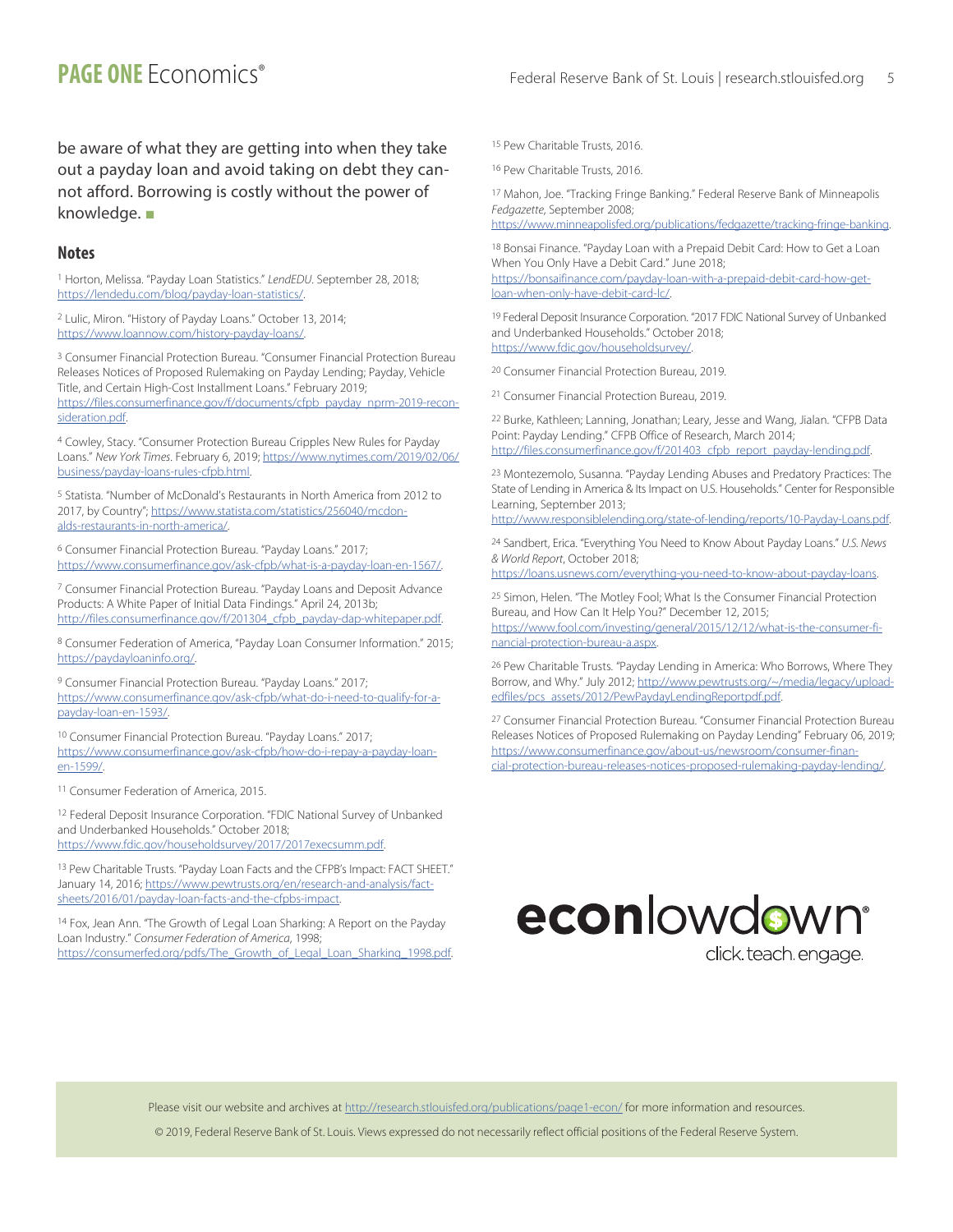**Name\_\_\_\_\_\_\_\_\_\_\_\_\_\_\_\_\_\_\_\_\_\_\_\_\_\_\_\_\_\_\_\_\_\_\_ Period\_\_\_\_\_\_\_**

Federal Reserve Bank of St. Louis *Page One Economics*®:

#### **"Fast Cash and Payday Loans"**

#### **After reading the article, answer the following questions:**

- 1. In the United States, the authority to cap the interest rates for payday loans
	- a. is part of the Truth in Lending Act.
	- b. has been given to the federal government.
	- c. is given to individual states.
	- d. was assigned to the CFPB in 2011.
- 2. The Consumer Financial Protection Bureau was created to
	- a. establish laws that make the definition of payday lending the same in all states.
	- b. determine the required collateral and credit score needed for approval of a payday loan.
	- c. give protection for active duty service members by capping interest rates.
	- d. improve the enforcement of federal consumer financial laws while expanding consumer protective regulation.
- 3. The Truth in Lending Act
	- a. provides borrowers with information on how to fill out an online application for a payday loan.
	- b. requires lenders to disclose the terms of a payday loan before consumers enter into the loan agreement.
	- c. gives payday lenders protection from excessive risk when giving consumers a payday loan.
	- d. requires borrowers to report accurate information regarding their income when applying for a payday loan.
- 4. Scott is a 15-year-old student who works at a part-time job and gets paid every two weeks. His paycheck goes directly to his prepaid debit card. Due to some unexpected expenses, Scott is applying for a payday loan. After visiting the storefront payday lender, Scott was denied the loan because he
	- a. did not have a full-time job.
	- b. could not furnish a copy of his last tax return.
	- c. was not old enough to qualify.
	- d. needed to set up a checking account.
- 5. Payday loans have \_\_\_\_\_\_\_\_\_\_\_\_\_ repayment terms and \_\_\_\_\_\_\_\_\_\_\_\_\_\_\_\_\_\_\_\_\_\_\_\_\_ APRs than traditional loans and other mainstream forms of credit such as credit cards.
	- a. shorter; higher
	- b. longer; lower
	- c. similar; lower
	- d. longer; higher